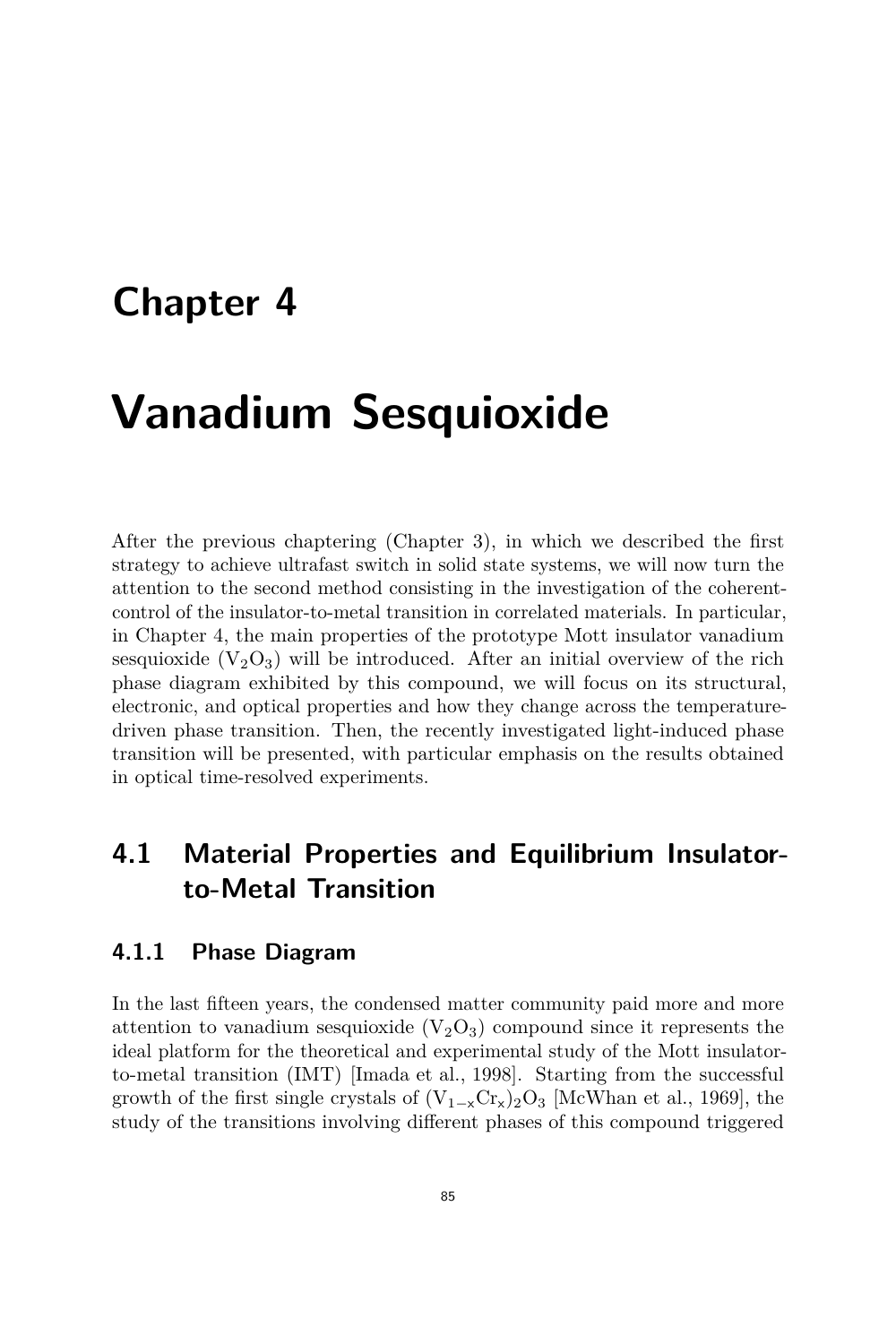

Figure 4.1: **Insulator-to-Metal Transition in**  $(V_{1-x}M_x)_2O_3$ **.** (a). Phase diagram of the insulator-to-metal transition (IMT) for doped vanadium sesquioxide systems. Image adapted from [Hansmann et al., 2013] (b). Resistivity as a function of the temperature during cooling cycle for  $(V_{1-x}Cr_x)_{2}O_3$  single crystal samples with different doping level (x). Image adapted from [Kuwamoto et al., 1980]

the scientific research up to make  $V_2O_3$  the prototypical Mott-Hubbard material [Imada et al., 1998]. The diagram in Fig. 4.1a summarizes the different phases that characterize the physical properties of bulk  $(V_{1-x}M_x)_2O_3$  (where the doping element M is Cr, chromium, or Ti, titanium) as a function of temperature and doping  $(x)$  [McWhan et al., 1973]. The structural properties will be addressed in more detail in Sec. 4.1.2.

At ambient conditions (1 atm, RT)  $V_2O_3$  compound shows a paramagnetic metallic (PM) phase. When the temperature decreases (black dotted line in Fig. 4.1a),  $V_2O_3$  undergoes a transition (T $\approx$ 160 K) towards the antiferromagnetic insulating (AFI) phase, together with a structural change of the lattice from corundum to monoclinic. As displayed in Fig. 4.1b (black line, x= 0*.*00), the MIT corresponds to a a sharp increase in the resistivity of several orders of magnitude [Kuwamoto et al., 1980]. Starting from this behaviour, however, the properties of  $V_2O_3$  can be dramatically modified by doping with other chemical elements. For example, as shown in Fig. 4.1a, a Ti-doping level exceeding ∼ 0*.*05 determines a quenching of the IMT [McWhan et al., 1973]. On the other hand, by introducing chromium, the system at RT can be driven from the paramagnetic metallic to the paramagnetic insulating (PI) phase. Interestingly, according to the value of the Cr-doping level, an initial AFI phase at low temperature can undergo one (x*>*0*.*018) or two (0*<*x*<*0*.*018) transitions as the temperature is increased [Kuwamoto et al., 1980]. In the former case, although a small variation at the structural transition, the system maintains an overall semiconducting behaviour (without any IMT) as confirmed by the resistivity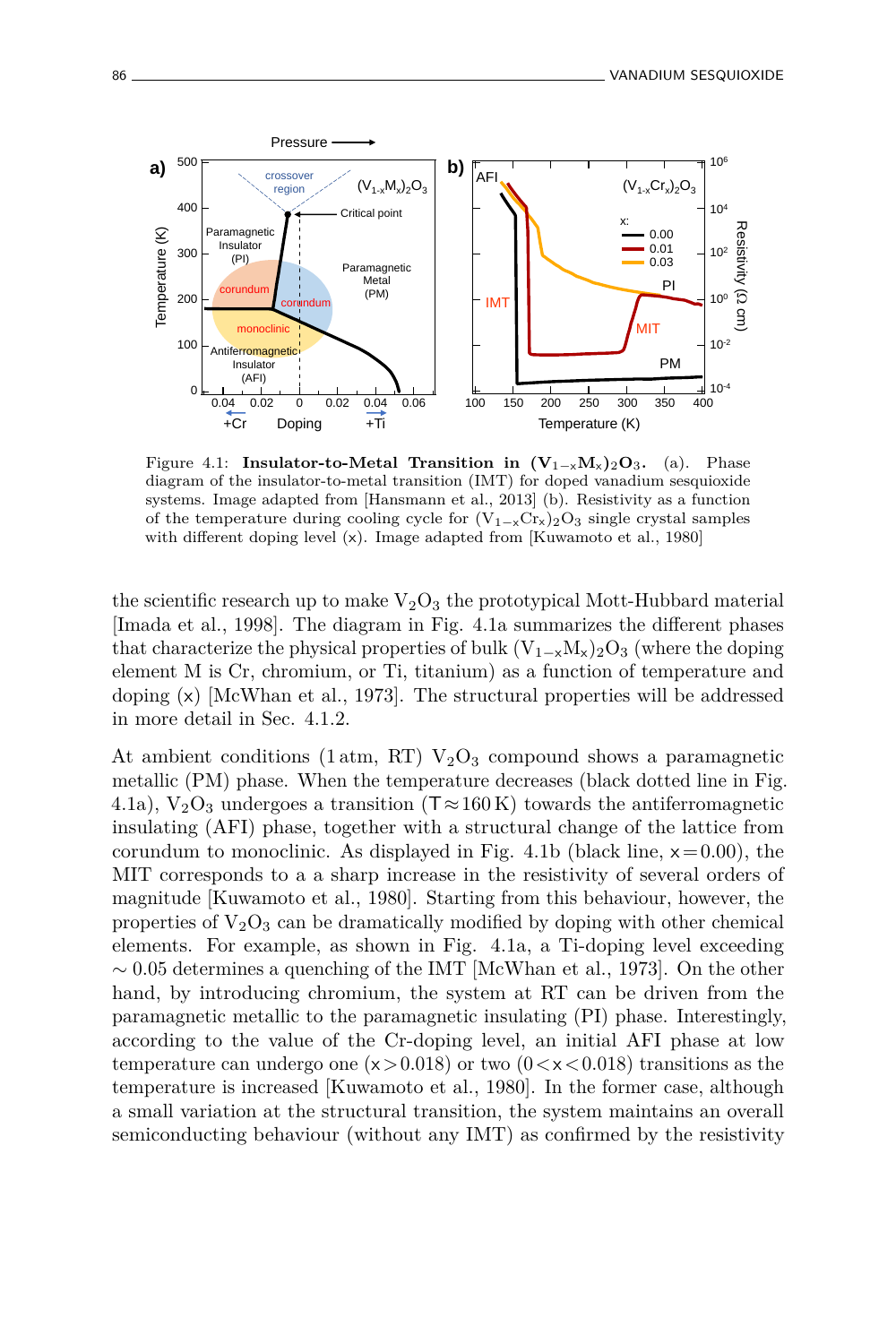

Figure 4.2: **Crystal Structure of**  $V_2O_3$ **. (a) Unit cell of the low-temperature** monoclinic phase. The atom positions are taken from [Tenailleau et al., 2003]. (b) Unit cell of the high-temperature corundum phase. The atom positions are taken from [Rozier et al., 2002].

curve (yellow line, x= 0*.*03) reported in Fig. 4.1b [Kuwamoto et al., 1980]. On the latter case, the system undergoes first a transition towards the PM phase and, then, to the PI one (corresponding to the two sharp variations in the brown resistivity curve,  $x = 0.01$ , in Fig. 4.1b) [Kuwamoto et al., 1980]. It is worthy to underline the physical importance of the 0*.*01 Cr-doping level; indeed, for this value, at RT the system undergoes the metal-to-insulator transition not corrupted by any symmetry-breaking, *i.e.* the pure *Mott transition* [McWhan et al., 1969].

#### **4.1.2 Structural Properties**

At high temperatures (PM phase),  $V_2O_3$  crystallizes in the trigonal corundum structure, with symmetry described by the R $3c$  space group[McWhan and Remeika, 1970, Dernier and Marezio, 1970], see Fig. 4.2. V atoms are arranged in hexagons (honeycomb structures) on the *ab* plane while along the *c* axis pairs form, vertically aligned [Imada et al., 1998]. Each vanadium ion is surrounded by an octahedron of oxygen ions with slight trigonal distortion [Castellani et al., 1978]. When the temperature decreases, the system undergoes the transition towards the AFI phase, characterized by a monoclinic structure with symmetry group I2/a [McWhan and Remeika, 1970]. When the temperature decreases, *i.e.* the system moves from the corundum to the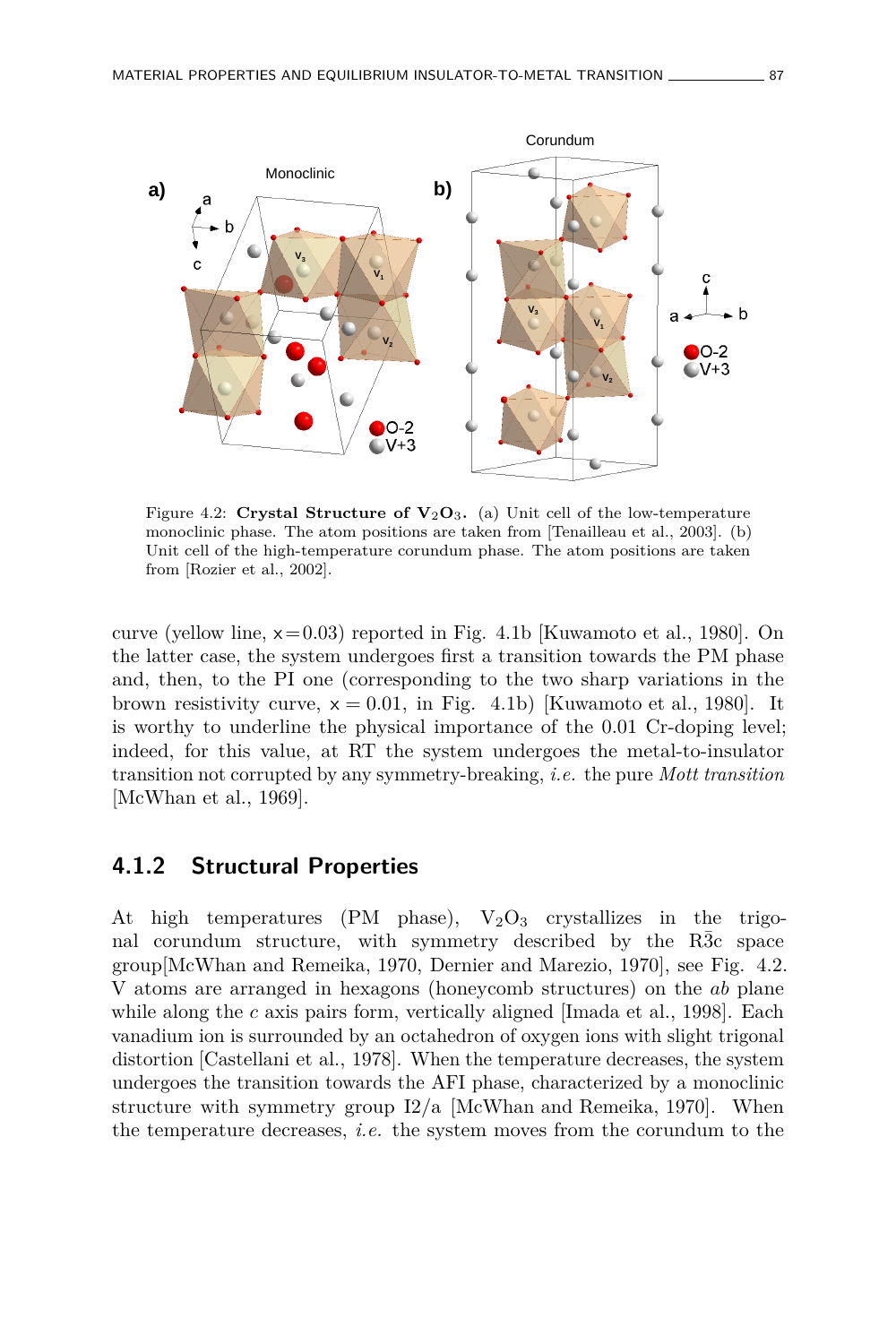

Figure 4.3: **Degeneracy Lifting and Magnetic Properties of**  $V_2O_3$ **.** (a) Crystal-field splitting for the 3*d* orbital angular-momentum states. The *cubic*  $e_q$  state, not affected by the trigonal distorsion, are labelled as  $e^{\sigma}_{g}$  [Hansmann et al., 2012]. The number of lines correspond to the degeneracy of the state. Adapted from [Tinkham, 1964]. (b) Ferromagnetic (gold circle) and antiferromagnetic (red circle) ordering with respect to a central atom  $(V_1)$ . Adapted from [Grieger and Fabrizio, 2015]

monoclinic phase, the distances between V atoms with parallel spin increases:  $V_1$ - $V_2$  (distance between two hexagonal basal planes) and  $V_1$ - $V_3$  (hexagon edge) in Fig. 4.2 [Castellani et al., 1978]; the former determines a tilt of the V-hexagons with respect to the *ab* plane, while the latter leads to an increase of the unit cell volume of ∼ 1*.*4% [McWhan and Remeika, 1970, Dernier and Marezio, 1970].

#### **4.1.3 Electronic Properties**

Vanadium atom has  $[Ar]3d^34s^2$  electronic configuration [Hansmann et al., 2012] and nominal valence  $+3$  in  $V_2O_3$  [Qazilbash et al., 2008]. Three out of five electrons are involved in covalent bonds with oxygen 2*p* states; therefore, each V atom is left with two electrons in the valence shell [Castellani et al., 1978]. The octahedral oxygen environment surrounding each V atom introduces a crystal field which splits the V-3*d* atomic orbitals into a lower  $t_{2g}$  and an upper  $e_g$ bands (three- and two-fold degenerate, respectively), as reported in Fig. 4.3a [Castellani et al., 1978].

In the corundum phase, the weak trigonal distortion (acting as a compression along one of the threefold axes of the oxygen octahedron, [Hansmann et al., 2012]), reinforced by a strong on-site Coulomb repulsion  $(U \sim 2.6 \text{ eV}$  [Qazilbash et al., 2008]), reduces the group symmetry of the unit cell to  $D_{3d}$  ( $\equiv$   $\bar{3}m$ ) and introduces a further separation of the  $t_{2g}$  band into a lower doubly degenerate  $e_g^{\pi}$  and single  $a_{1g}$  state [Castellani et al., 1978]. Regarding their orientation, the former lay on the *ab* plane, while the latter is aligned along the *c* axis [Hansmann et al., 2012]. The X-ray absorption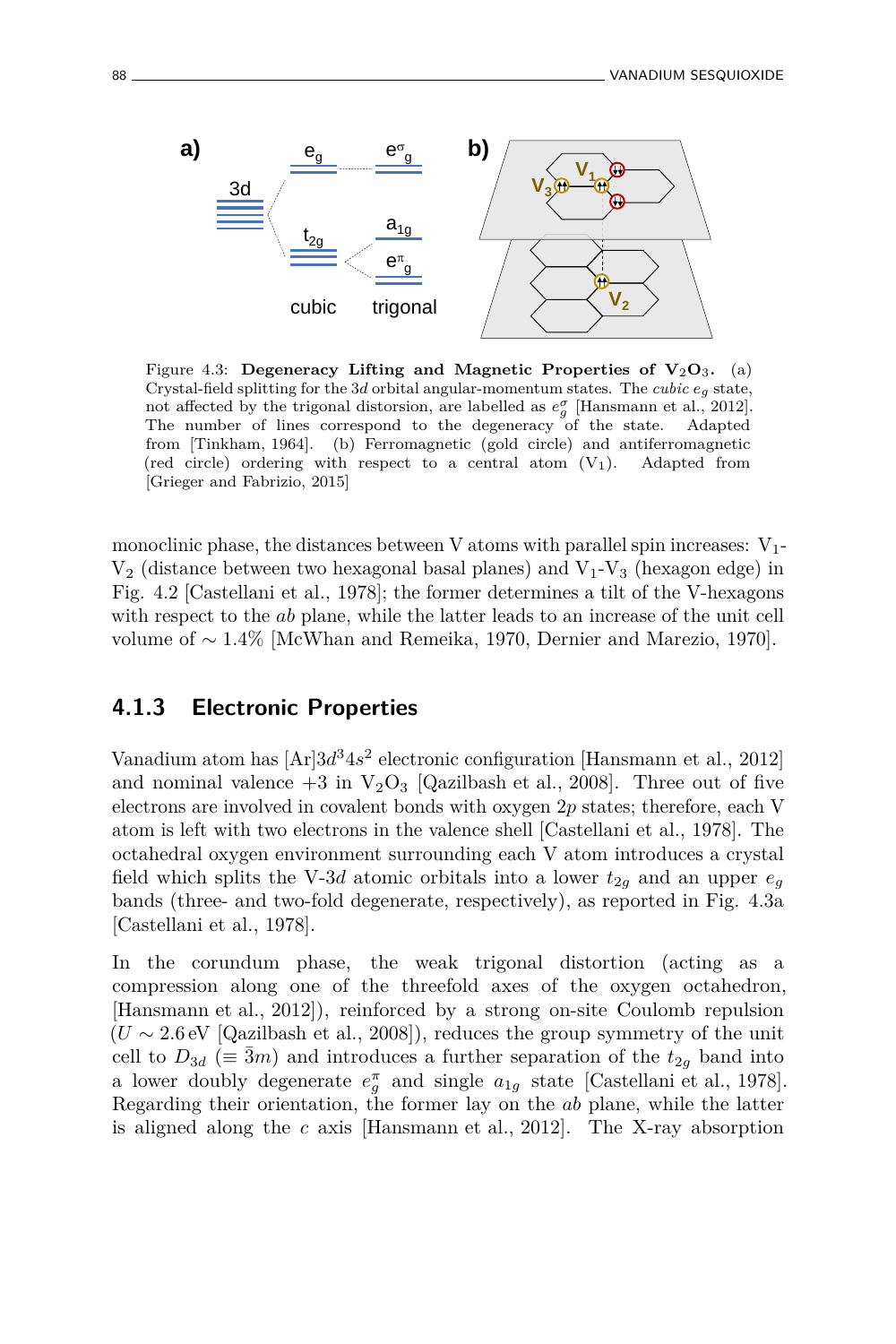measurements performed by [Park et al., 2000] revealed that the average occupation of the  $e_g^{\pi}$  and  $a_{1g}$  orbitals in the AFI phase is of  $n_{e_g^{\pi}} \simeq 0.83$ and  $n_{a_{1g}} \simeq 0.17$  and it reduces to  $n_{e_g^{\pi}} \simeq 0.75$  and  $n_{a_{1g}} \simeq 0.25$  in the PM phase [Park et al., 2000]. Therefore, in the low-temperature condition,  $V_2O_3$  behaves as a half-filled two-band Mott insulator [Park et al., 2000] with an effective charge gap of  $2\Delta_{\text{eff}} \simeq 0.5 \text{ eV}$  [Qazilbash et al., 2008]. Moreover, the electron pairs in each V atom, coupled into spin  $S = 1$  configuration, give rise to an intriguing magnetic structure, as reported in Fig. 4.3b, the coupling is both ferromagnetic, with the nearest neighbour along the *c* axis and with one in the *ab* plane, and antiferromagnetic, with the remaining two nearest neighbours in the basal plane [Grieger and Fabrizio, 2015].

#### **4.1.4 Optical Properties**

A deep study of the optical properties of  $V_2O_3$  across the IMT was conducted by Qazilbash an coworkers [Qazilbash et al., 2008]. As reported in Fig. 4.4a, the insulating behaviour of the low-temperature  $(T = 100 \text{ K})$  phase of  $V_2O_3$  is highlighted by the vanishing optical conductivity (real part) at low energies, followed by an onset at the optical gap ( $\simeq 0.5$  eV). In the energy region up to 6 eV, several peaks (labelled with Roman numbers I-V) appear in the optical conductivity spectrum. According to the interpretation provided by Qazilbash and coworkers [Qazilbash et al., 2008], the high-energy peak at  $\approx 4 \text{ eV}$  (V) is ascribed to interband transition from the oxygen 2*p* to the empty vanadium  $t_{2g}$  states (see the sketch in Fig. 4.4b), while the lower energy peaks (I-IV) are related to intersite vanadium-vandium transitions involving  $t_{2g}$  states [Qazilbash et al., 2008].

A significant rearrangement occurs when the temperature increases and the system reaches the paramagnetic metallic phase. In particular, the conductivity in the metallic phase  $(T = 200 \text{ K})$  is characterized by an overall enhancement of the spectral weight in the interband transition region below 3 eV due to two main aspects. First, the appearance of two low-lying energy peaks: the *Drude* peak v and a finite energy mode w at  $\approx 0.5$  eV. Second, a downwards shift by 0*.*2 − 0*.*3 eV of the II, III, and V AFI peaks (labelled x, y, and z, respectively, in the PM phase, see Fig. 4.4c), ascribed to the decrease of the crystal-field splitting between  $e_g^{\pi}$  and  $a_{1g}$  states [Qazilbash et al., 2008].

Starting from a description of the intersite transition involving orbital multiplicity effects from Lee and coworkers [Lee et al., 2005], Qazilbash and co-workers were able to estimate some parameter related to the value of the on-site Coulomb repulsion U and Hund's rule exchange energy  $J_H$  for  $V_2O_3$ . In particular, Lee and coworkers [Lee et al., 2005] studied the optical excitations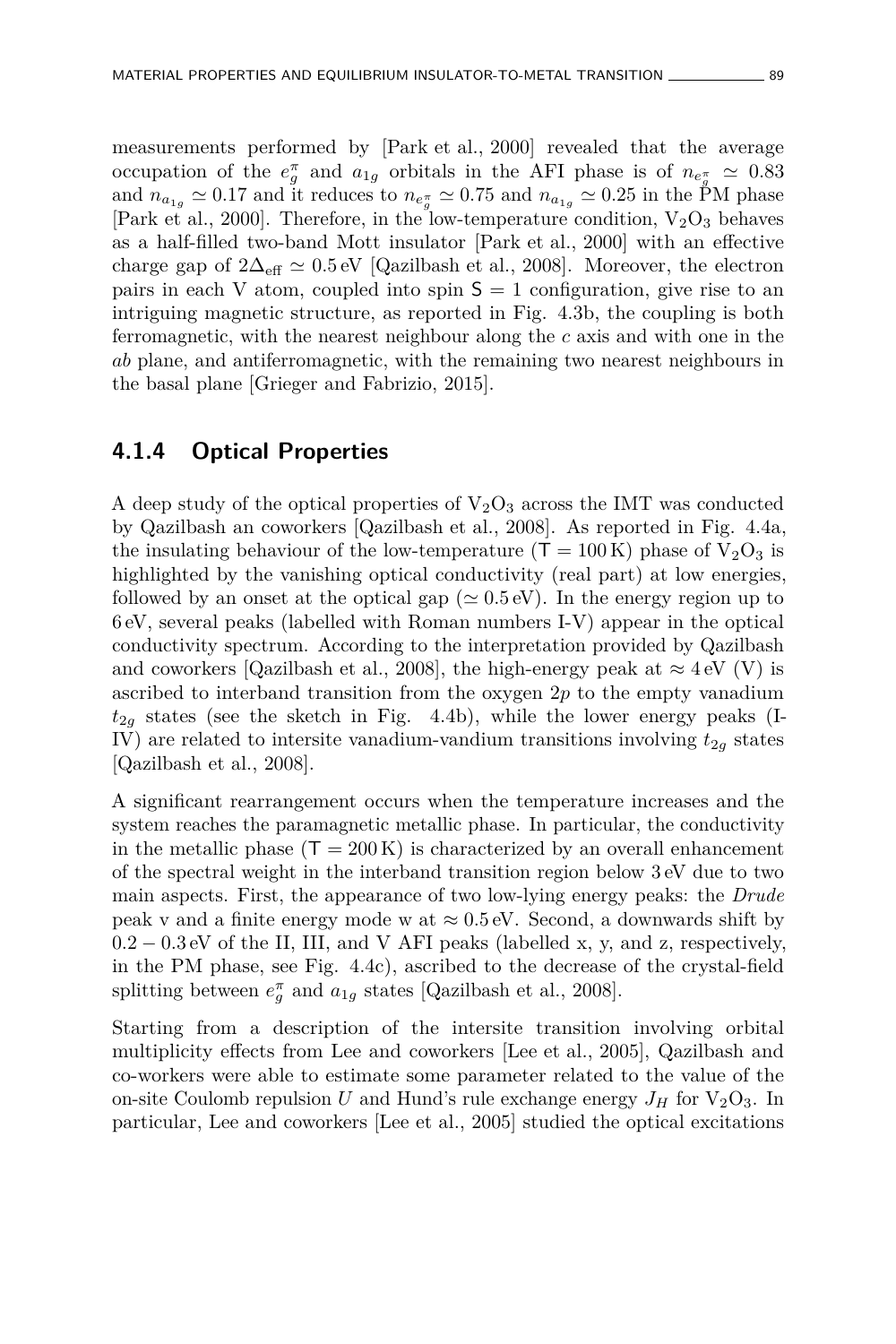

Figure 4.4: **Optical Properties and Energy Band Diagrams of V**2**O**3**.** (a) Optical conductivity (real part) as a function of energy for the insulating (blue line) and metallic (yellow line) phase of a thin film sample (75 nm  $V_2O_3$  film deposited on  $(10\overline{1}0)$  oriented sapphire substrate). Adapted from [Qazilbash et al., 2008]. (b, c) Sketch of the energy band diagram and of the optical transitions for the lowtemperature AFI (panel b) and high-temperature PM (panel c) phase. LHB: lower Hubbard Band; UHB: upper Hubbard Band;  $E_F$ : Fermi energy level; *U*: onsite Coulomb repulsion. Labels in Roman numbers (lowercase letters) highlight transition peaks for the low(high)-temperature AFI (PM) phase. Adapted from [Qazilbash et al., 2008].

occurring in transition-metal oxides in the case of an orbitally degenerate Hubbard model in which transitions take place from a given state to a multiple final state. Specifically, intersite  $d - d$  transition of the form

$$
t_{2g}^2 t_{2g}^2 \to t_{2g}^1 t_{2g}^3,\tag{4.1}
$$

corresponding to the situation in which each site of the system has initially two electrons  $(t_{2g}^2$  configuration) and, after light-excitation, one electron jumps to another site (reaching  $t_{2g}^3$  configuration) although leaving a vacancy in the original site  $(t_{2g}^1$  configuration) [Lee et al., 2005]. The procedure adopted to build the multiple state is based on the property according to which the total wave-function of the  $d^n$  state must be antysimmetric about the exchange operation of the electrons [Lee et al., 2005, Sugano et al., 1970]. For the  $t_{2g}^2$ and  $t_{2g}^3$  configurations, the eigenstates are expressed through *terms* of the form <sup>2S+1</sup>D with  $(2S + 1) \cdot \dim\{D\}$ -fold degeneracy, where S is the total spin and D is one of the irreducible representations, whose dimension is  $\dim\{D\}$ , of  $O_h$ -group (since the Hamiltonian describing the electron configuration is independent under transformation of this group). In particular,  $\mathsf{S} = 0$  or  $1\left(\frac{1}{2} \text{ or } \frac{3}{2}\right)$  for the  $t_{2g}^2$  ( $t_{2g}^3$ ) configuration and  $D = A_1, E, T_1$ , or  $T_2$  (whose dimensions are 1, 2, 3,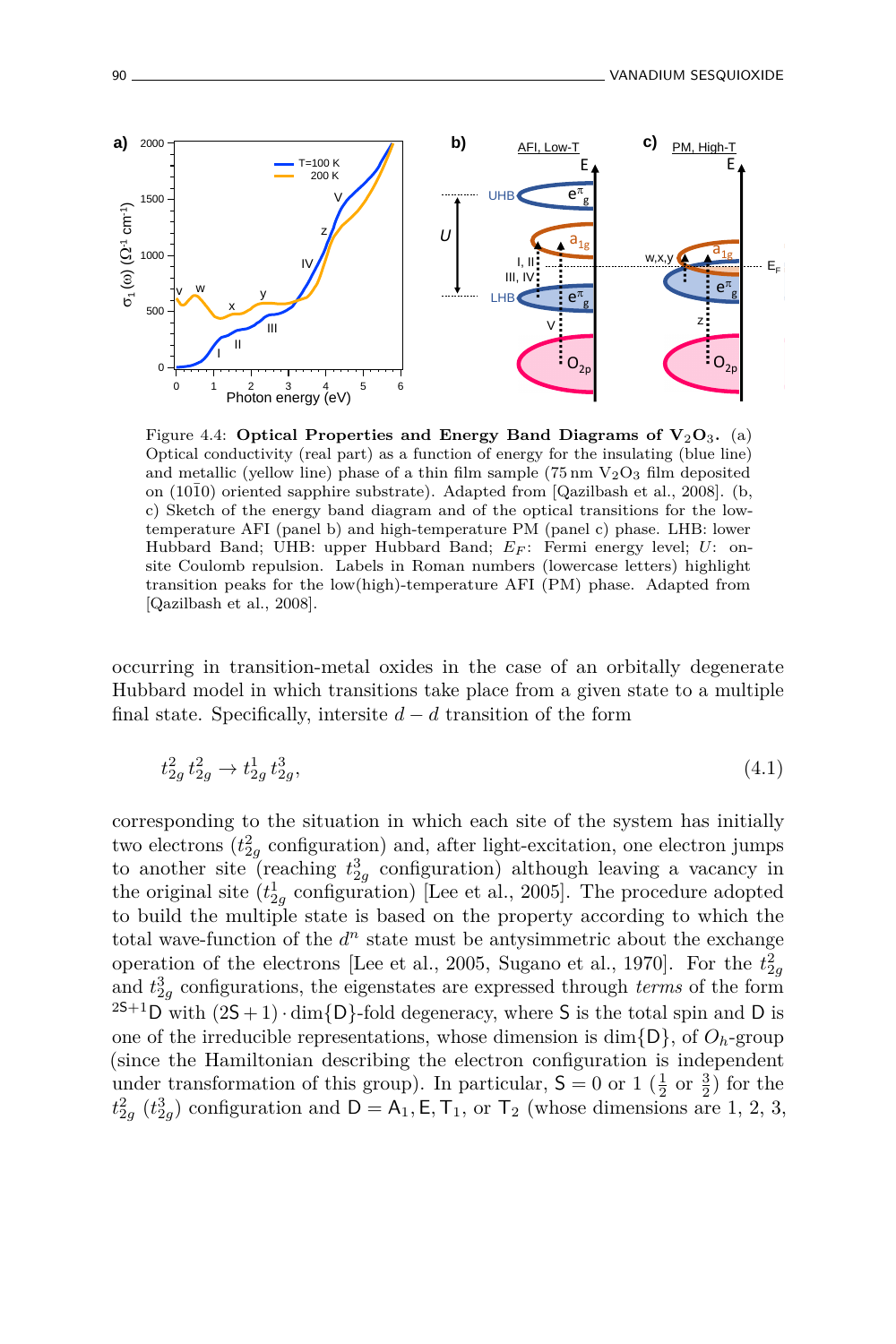and 3, respectively). Following the results from Sugano, Tanabe, and Kamimura [Sugano et al., 1970]:

- *t* 2 <sup>2</sup>*<sup>g</sup>* **Configuration.** The Pauli principle predicts fifteen ways in which two electrons can be accomodated in the  $t_{2g}$  shell<sup>1</sup>. In the irreducible representation, these states corresponds to four terms:  ${}^{3}T_{1}$ ,  ${}^{1}T_{2}$ ,  ${}^{1}E$ , and  ${}^{1}A_{1}$ . The number of states in the allowed terms are: 9, 3, 2, and 1 state(s), respectively (the complete list of the wavefunctions and the corresponding energy eigenvalue for the  $t_{2g}^2$  configuration is reported in Tab. C.1) [Sugano et al., 1970]. However, since in Eq.  $(4.1)$  the  $t_{2g}^2$ configuration represents the initial state of the transition, therefore, the system will be in the  ${}^{3}T_{1}$  state (the ground state for this configuration) with energy  $U - 3J_H$  [Lee et al., 2005].
- *t* 3 <sup>2</sup>*<sup>g</sup>* **Configuration.** In the irreducible representation, four terms (eigenvalues) are allowed:  ${}^{4}A_{2}$ ,  ${}^{2}E$ ,  ${}^{2}T_{1}$ , and  ${}^{2}T_{2}$ , for a total of twenty states<sup>2</sup> (the complete list of the wavefunctions for the  $t_{2g}$ <sup>2</sup> configuration is summarized in Tab. C.2) [Sugano et al., 1970]. The energy eigenvalues are reported in Tab. 4.1.

 $\text{Table 4.1:} \quad \text{Intersite} \quad \text{transition} \quad t^2_{2g} \, t^2_{2g} \quad \rightarrow \quad t^1_{2g} \, t^3_{2g}$ **.** Adapted from [Sugano et al., 1970, Lee et al., 2005].

| Final state $(t_{2a}^3)$ |             | Energy eigenvalue Cost of the transition |
|--------------------------|-------------|------------------------------------------|
| $^{4}A_{2}$              | $3U-9J_{H}$ | $U-3J_H$                                 |
| 2F                       | $3U-6J_H$   |                                          |
| $^{2}T_{1}$              | $3U-6J_H$   |                                          |
| 2T <sub>2</sub>          | $3U-4J_H$   | $U+2J_H$                                 |

Therefore, four transitions can occur from the initial  ${}^{3}T_{1}$  state towards one of the terms corresponding to the  $t_{2g}^3$  configuration. For each transition, the energy cost is computed as the energy difference between the final<sup>3</sup> and initial state and the results are summarized in Tab. 4.1 [Lee et al., 2005]. From the calculation, three excitation energy values are obtained:  $U - 3J_H$ ,  $U$ , and  $U + 2J_H$ .

<sup>&</sup>lt;sup>1</sup>The number of ways in which two electrons can be accomodated in the three-fold degenerate  $t_{2g}$  shell are computed as the number of combination of six elements (considering spin degeneracy) taken two at a time:  $\binom{6}{2} = 15$  [Sugano et al., 1970].

<sup>2</sup>According to the Pauli principle, the number of ways in which three electrons can be accomodated in the three-fold degenerate  $t_{2g}$  shell are computed as the number of combination of six elements (considering spin degeneracy) taken three at a time:  $\binom{6}{3} = 20$ .

<sup>&</sup>lt;sup>3</sup>Since the  $t_{2g}$ <sup>1</sup> configuration has only one electron, the Coulomb interaction vanishes [Lee et al., 2005].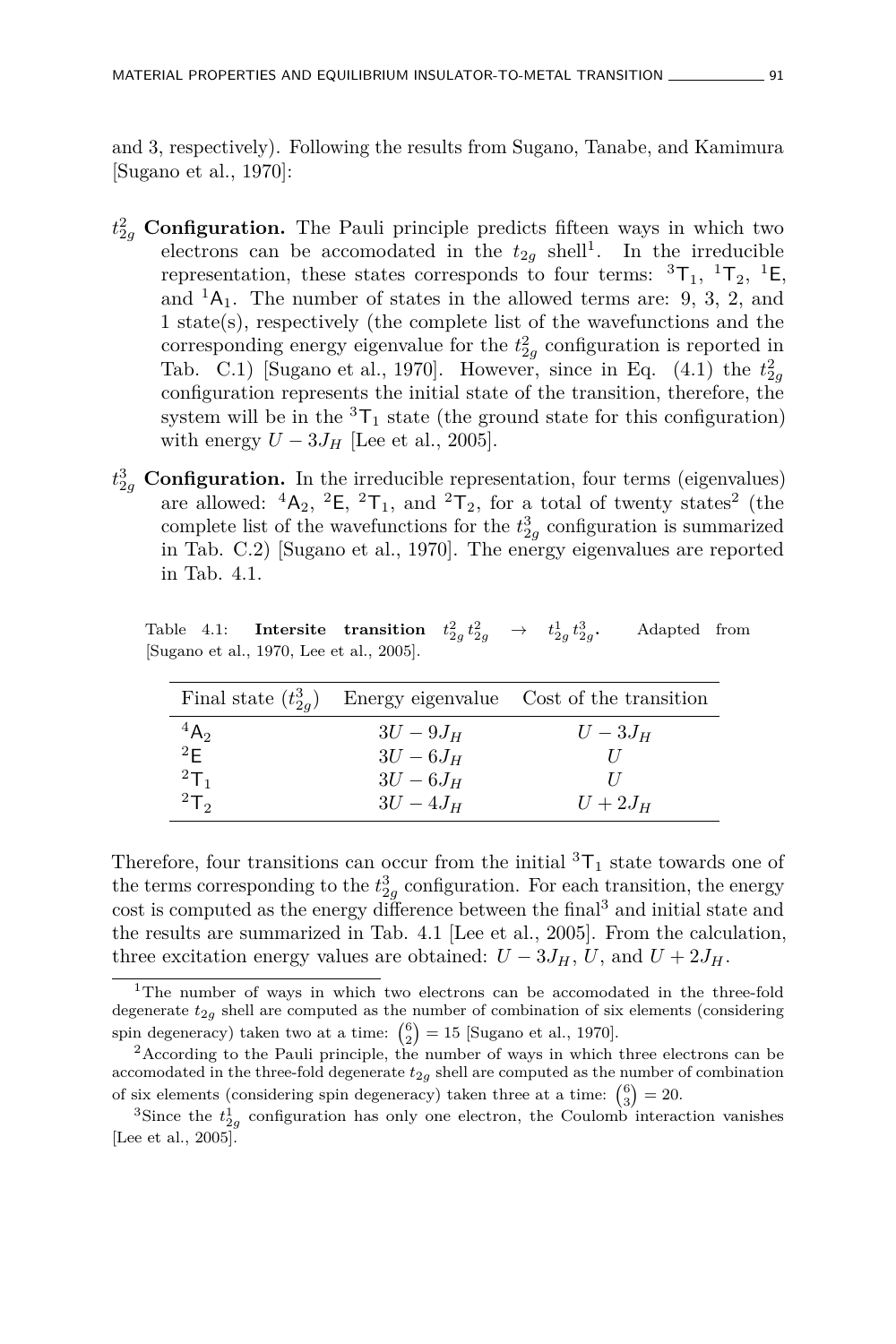

Figure 4.5: **Spin-Orbital Configurations for**  $d - d$  **Transitions.** Diagrams of the allowed intersite *d* − *d* transitions (dashed lines) in different spin-orbital situations. In the neighbouring sites, the initial spin alignment can be ferromagnetic (FM) or antiferromagnetic (AFM), while the orbital occupation can be similar (FO, ferro-orbital) or different (AFO, antiferro-orbital). Adapted from [Lee et al., 2005].

Finally, when spin and orbital correlations are taken into account, four spin/orbital scenarios are identified (see Fig. 4.5). The labels represents the spin configurations, ferromagnetic (FM) and antiferromagnetic (AFM), and orbital occupations, same (FO, ferro-orbital) or different (AFO, antiferro-orbital), for neighbouring sites. Looking at the excitation energies values, it can be stated that the lowest value occurs for the ferromagnetic spin configuration, while higher values appear for the AFM configurations [Lee et al., 2005].

As underlined by Qazilbash and coworkers, this model does not take into account the splitting of the  $t_{2g}$  band due to the trigonal distortion that gives rise to the  $a_{1g}$  and  $e^g_{\pi}$  levels [Qazilbash et al., 2008]. However, it provides useful insights on the states involved in the optical transitions and, in particular, on the magnetic coupling between the excited electrons. As mentioned, starting from this model, the values of the on-site Coulomb repulsion *U* and the Hund's exchange interaction energy  $J_H$  were extracted from the low-temperature optical conductivity of  $V_2O_3$  reported in Fig. 4.4a. In particular, Qazilbash and coworkers ascribed the low-energy peak I at ∼ 1*.*2 eV to the optical transition with final term <sup>4</sup>A<sub>2</sub> at  $U - 3J_H$ . Similarly, the energy peak IV at  $\sim 3.6 \text{ eV}$  is assigned to the transition with final term  ${}^{2}T_{2}$  at  $U + 2J_{H}$ . Therefore, it follows that  $U \simeq 2.6 \text{ eV}$  and  $J_H \simeq 0.5 \text{ eV}$  [Qazilbash et al., 2008].

Before concluding this section on the optical transitions, it is useful to underline that the investigation and attribution of such transitions attracted other research groups, as Stewart and coworkers [Stewart et al., 2012], and is still under debate. The results they obtained for the energy region up to 6 eV (reported in Fig. C.2 for clarity) shows some differences with respect to those previously discussed. For our purposes, we briefly highlight the following aspect related to the optical conductivity of the low-temperature AFI phase: the optical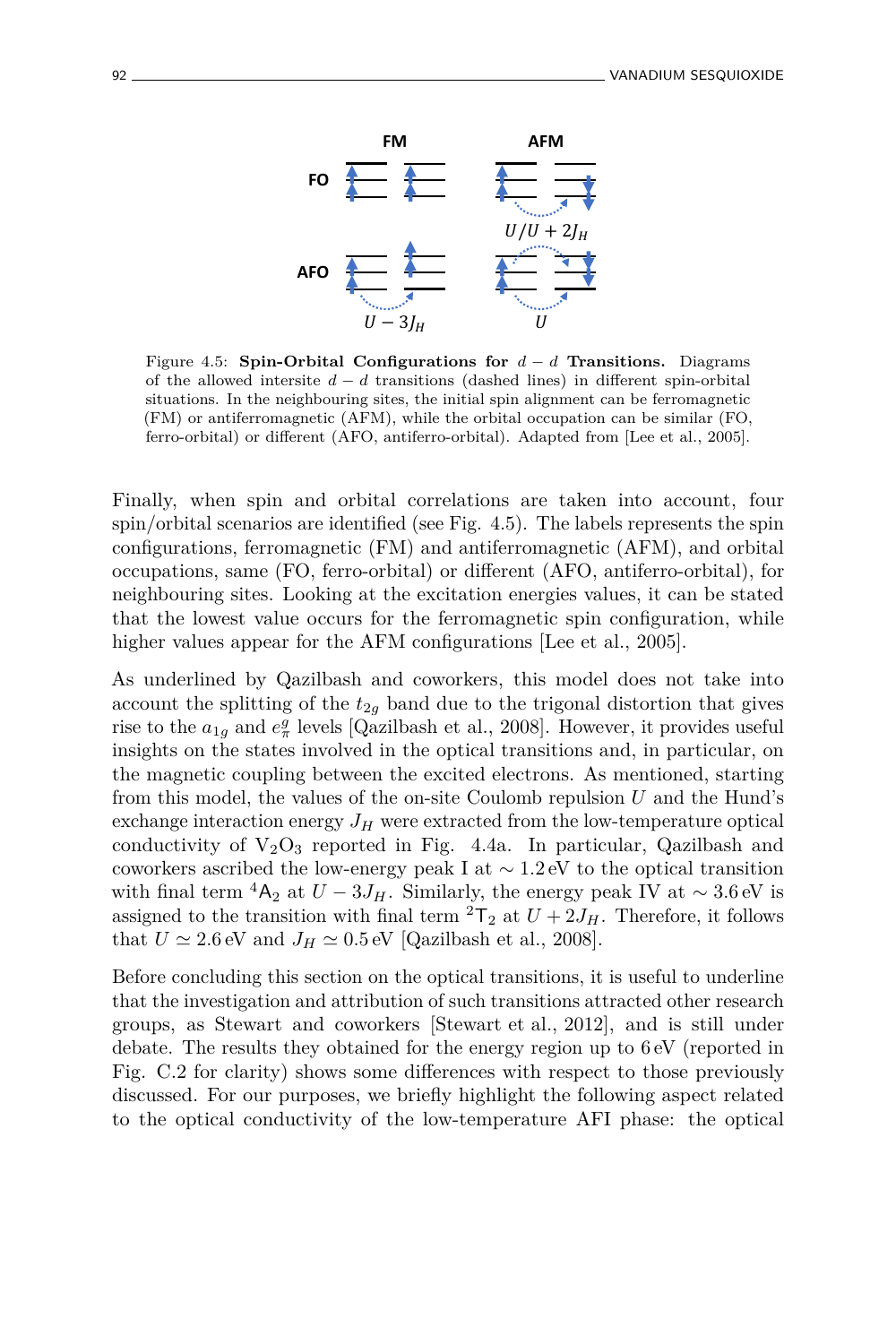transition at 3*.*6 eV (peak IV in Fig. 4.4a) identified by Qazilbash and coworkers [Qazilbash et al., 2008], ascribed to transition within the  $t_{2g}$  orbitals, is not present in the data obtained by Stewart and coworkers [Stewart et al., 2012]. Indeed, the latter group identified only three transitions within the  $t_{2g}$  orbitals (labelled x, y, and z in Fig. C.2), whose energy positions are in agreement with peaks I ( $\sim$  1.2 eV), II ( $\sim$  1.6 eV), and III ( $\sim$  2.4 eV) in Fig. 4.4a. Therefore, by considering only the first three peaks, a small correction has to be introduced in the values of  $U$  and  $J_H$ . Similarly to the procedure adopted by Qazilbash and coworkers [Qazilbash et al., 2008], we obtain  $U \simeq 1.9 \text{ eV}$  and  $J_H \simeq 0.2 \text{ eV}$ .

The optical transition discussed in this section will be further considered in Chapter 5, in which we will discuss our work about the coherent manipulation of the orbital population to achieve a photo-induced phase transition (which will be described in Sec. 4.2). In particular, we will focus on the light-excitation of the orbital population involved in the optical transition corresponding to peak II (which will be labelled as *NIR Optical Transition*) and peak III (*VIS Optical Transition*) of the optical conductivity of the low-temperature insulating phase reported in Fig. 4.4a. As described in this section, according to the model by Sugano and coworkers [Sugano et al., 1970], both these transitions involve intersite  $d - d$  transition between V atoms whose electrons have an antiferromagnetic alignment. Within this context, we can qualitatively characterize the final state of these two transitions on the basis of the energy *terms* as follows. Analogously to the approach followed by [Qazilbash et al., 2008], the *VIS Optical Transition* has a final *t* 3 2*g* configuration corresponding to the  ${}^{2}T_{2}$  term. On the other hand, the *NIR Optical Transition* has a final  $t_{2g}^3$  configuration corresponding to both the <sup>2</sup>E and <sup>2</sup>T<sub>1</sub>, since they have the same energy (see Tab. 4.1). As mentioned before, the initial  $t_{2g}^2$  configuration for both transition corresponds to the  ${}^{3}$ T<sub>1</sub> term [Sugano et al., 1970].

### **4.2 Photo-induced Phase Transition**

In the last years, the gamut of protocols capable to achieve the insulator-to-metal transition (IMT) in vanadium sesquioxide was enriched by a new method. Indeed, in addition to temperature and doping [McWhan et al., 1969] degrees of freedom or the application of an external electric field [Guénon et al., 2013], photoexcitation revealed as a new tuning technique [Liu et al., 2011]. In 2011, Liu and coworkers [Liu et al., 2011] first demonstrated the possibility to manipulate the IMT in  $V_2O_3$  thin film samples by a suitable light-excitation.

The transition dynamics upon photo-excitation was investigated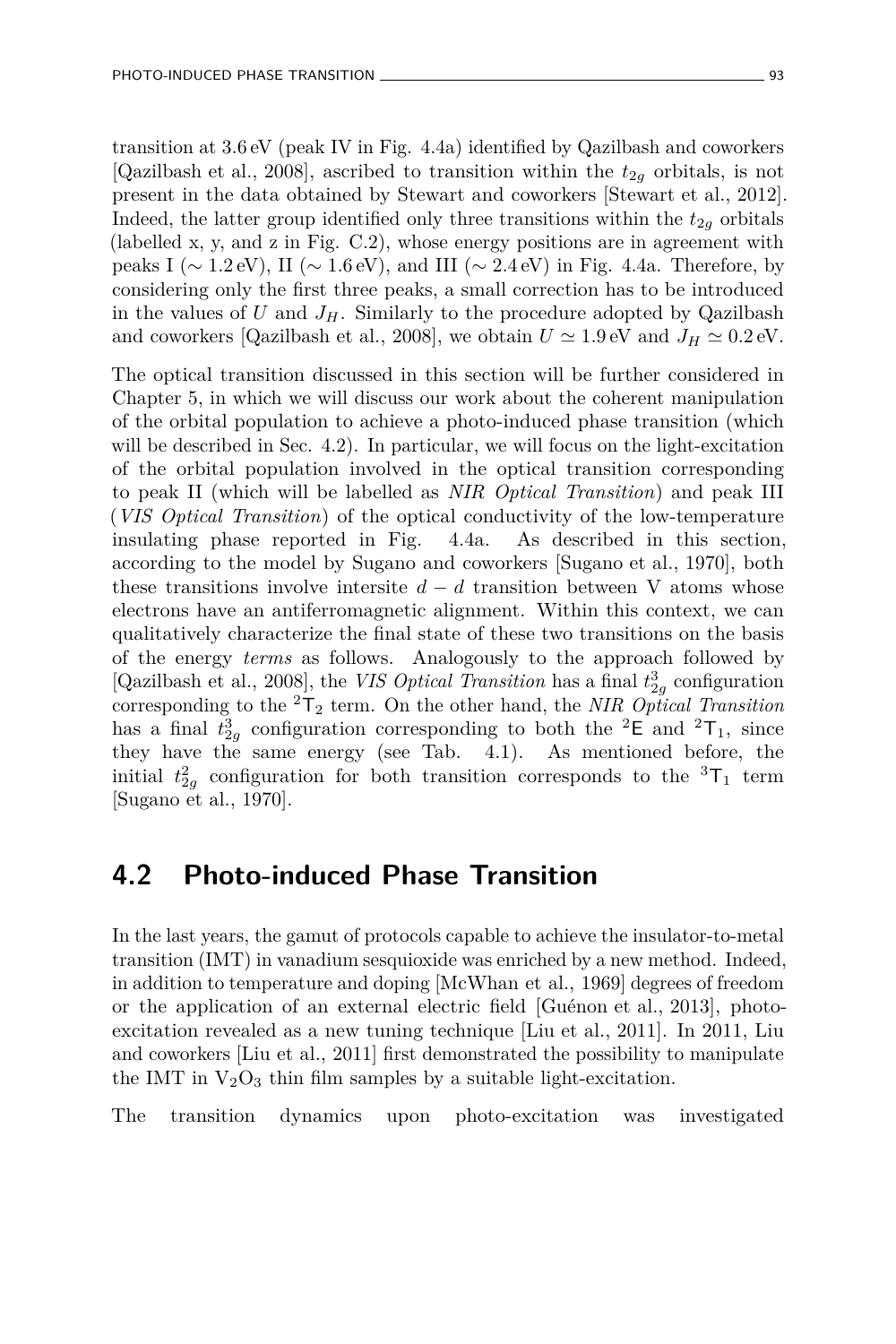

Figure 4.6: **Photo-Induced IMT in**  $V_2O_3$ **.** Time-resolved optical conductivity variation  $(\Delta \sigma_1)$  of a thin film sample (75 nm V<sub>2</sub>O<sub>3</sub> deposited on oriented sapphire substrate) for different initial temperatures (lables). The measurements have been performed by a optical-pump THz-probe system. Adapted from [Liu et al., 2011].

[Liu et al., 2011] by a time-resolved experiment, in which the change of conductivity  $(\Delta \sigma_1)$  induced by an optical pump  $(1.55 \text{ eV})$  is detected by a THz probe  $(0.1 - 2.5 \text{THz}$  [Averitt and Taylor, 2002]), capable to reveal the signature of transient metallic states. Fig. 4.6 shows the results obtained when the sample is photo-excited by a fluence of  $1 \text{ mJ/cm}^2$  at various initial temperatures: 140 K (AFI phase), 160 K (co-existing region), and 200 K (PM phase). When the system is initially in the AFI phase, the conductivity increases upon photo-excitation, suggesting the evolution towards the metallic state (gold curve in Fig. 4.6). The slow raising time ( $\sim$  20 ps), much longer than that typically occurring for electron-phonon thermalization process, is ascribed to the need for an excitation density capable to overcome the energy threshold due to nucleation and percolative growth of the metallic phase [Liu et al., 2011]. Therefore, in this photothermal transition the latent heat, associated to the first-order structural phase transition, bottlenecks the time scale for the appearance of the final metallic state properties [Liu et al., 2011]. This interpretation was supported by the behaviour of the  $\Delta \sigma_1$  when the system is initially in the PM phase (black curve in Fig. 4.6). In this case, the faster raising time of ∼ 3 ps (electron-phonon relaxation) suggests the absence of any percolative kinetics in the high-temperature phase [Liu et al., 2011].

Moreover, in recent years, the attention of both theoretical [Sandri and Fabrizio, 2015] and experimental [Lantz et al., 2017] works focused on the possibility to photo-induce a *non-thermal* metallic state in  $V_2O_3$ .

According to their model based on time-dependent Gutzwiller approximation, Sandri and Fabrizio [Sandri and Fabrizio, 2015] predicted that, in a Mott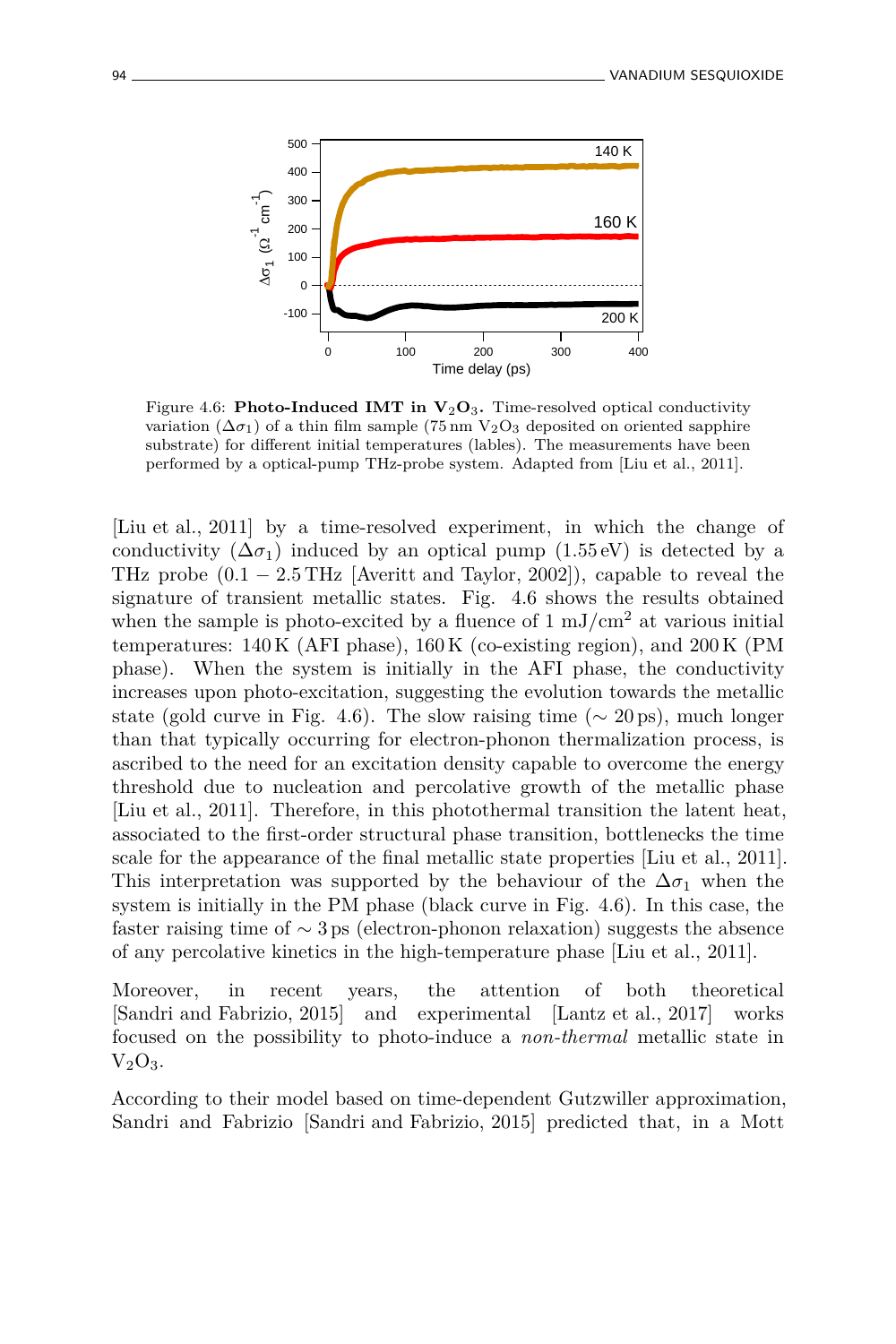

Figure 4.7: **Gap Collapse in Mott Materials.** (a) Quarter-filled two-band Mott insulator at equilibrium. (b) Orbital population imbalance. (c) Nonthermal two-band metal condition. Adapted from [Sandri and Fabrizio, 2015, Ronchi et al., 2019].

insulator, an above threshold non-equilibrium population in the upper orbital may lead to a gap collapse and lead the system towards a non-thermal metallic phase [Sandri and Fabrizio, 2015]. Specifically, they considered a quarter-filled two-band Mott insulator (see Fig. 4.7) in which the Hubbard interaction (*U*) opens a gap  $(2\Delta_{\text{eff}})$  between an occupied and an unoccupied orbitals (at low and high energy, respectively), given by

$$
2\Delta_{\text{eff}} = 2\Delta_{\text{CF}} + \frac{U}{2}\delta p \equiv 2\Delta_{\text{CF}} + \frac{U}{2}\Delta \eta,\tag{4.2}
$$

where  $\Delta_{CF}$  is the crystal field splitting and  $\delta p$  is the orbital polarization, *i.e.* the population difference between the lower and higher bands ( $\delta p \simeq 1$  in the Mott insulating phase) [Sandri and Fabrizio, 2015] (the last equality comes from the definition, Eq. (2.8), of the population difference in the case of a two-level system ). It is worthy to underline that the schematics in Fig. 4.7 represents the general band structure of a multi-band correlated materials near the Fermi level. In particular, it involves the orbital giving rise to the Hubbard subbands (red) and a second orbital (blue), with a different origin with respect to the former and that occupies an intermediate position. This scheme summarizes also the behaviour of  $V_2O_3$ , whose band structure is depicted in Fig. 4.4, for which the lower Hubbard band (originating from the  $e_g^{\pi}$  orbital) lies near the  $a_{1q}$  orbital [Qazilbash et al., 2008].

In the model described by Sandri and Fabrizio, if a population imbalance (consisting in electrons(holes) in the upper(lower) Hubbard band as in Fig. 4.7b) is induced by a suitable light excitation, according to Eq. (4.2), the reduced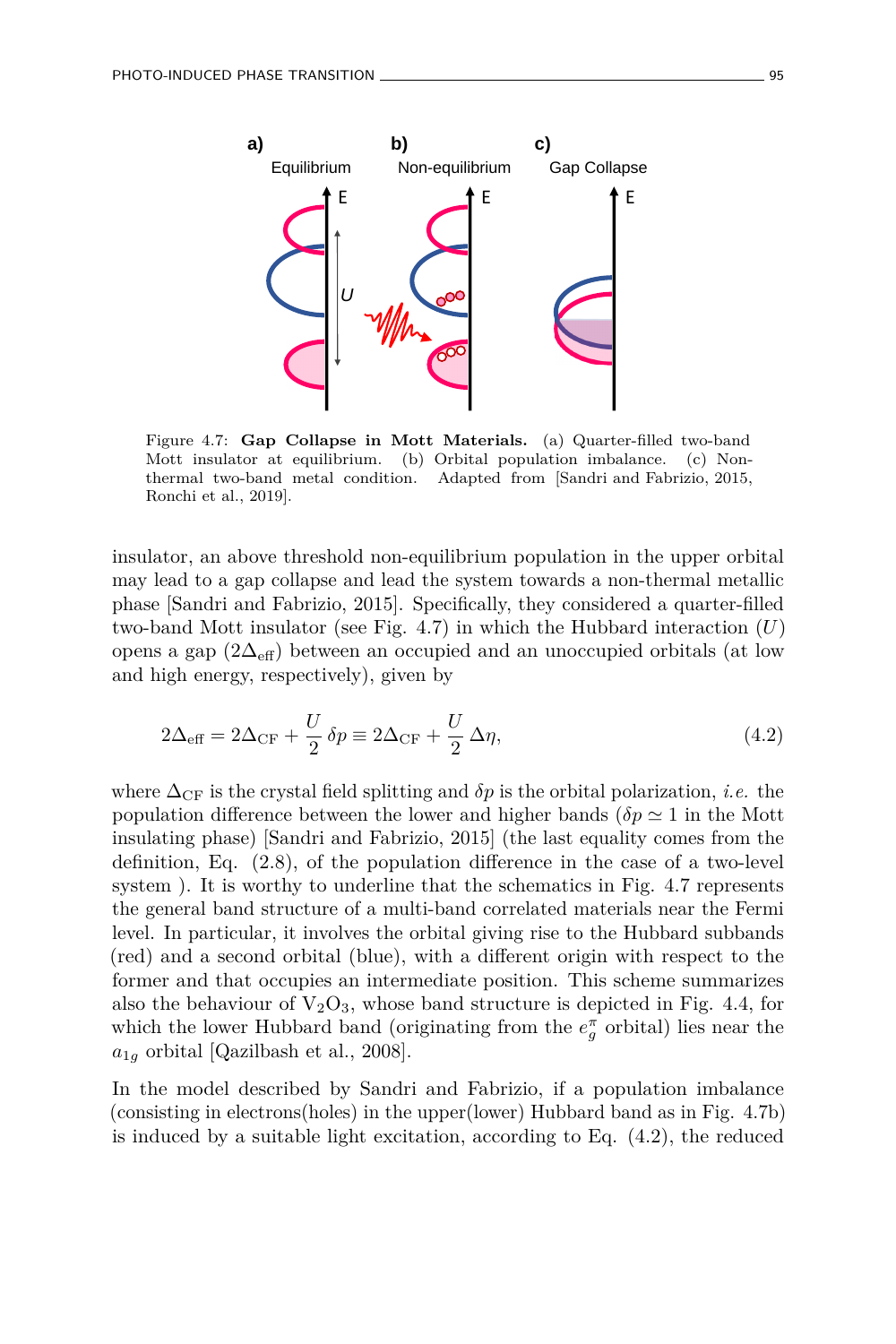orbital polarization determines a decrease of  $2\Delta_{\text{eff}}$ , which in turn causes a further reduction of *δp*. This *avalanche* process may lead to the gap collapse (Fig. 4.7c), thus temporarily pushing the system in a non-thermal metastable metal condition with overlapping bands [Sandri and Fabrizio, 2015]. Their estimations predict the gap closes when  $\sim 10\%$  of electrons are promoted to the upper band, which corresponds to a fluence  $\sim 10 \text{ mJ/cm}^2$  [Sandri and Fabrizio, 2015].

These values are consistent with those reported in the experimental work by [Lantz et al., 2017], in which the appearance of a photo-induced nonthermal metallic phase (with few picoseconds lifetime) was demonstrated by a multitechnique approach [Lantz et al., 2017]. In particular, the overall nonequilibrium dynamics of the system was decomposed into the electronic and lattice contributions, the former being addressed by time-resolved photoelectron spectroscopy (trPES) while the latter being investigated by time-resolved Xray diffraction (trXRD) and time-resolved reflectivity (trR) [Lantz et al., 2017]. This work revealed that the transition toward the non-thermal phase has an electronic nature and it is triggered by the promotion of a valuable fraction of electrons,  $8\%$  (estimated from trR with an excitation density of  $8 \text{ mJ/cm}^2$ ), to the  $a_{1g}$  orbital [Lantz et al., 2017].

## **4.3 Nucleation and Evolution of the Metallic Phase in Vanadium Sesquioxide thin films**

Recently, the combination of spatially- and time resolved techniques revealed important details about the presence of striped polydomains in the AFI phase of  $V<sub>2</sub>O<sub>3</sub>$  thin films and on the formation and evolution of metallic seeds across the IMT [Ronchi et al., 2019]. Indeed, by performing spatially-resolved X-ray linear dichroism photoemission electron microscopy (XLD-PEEM) experiments at the vanadium *L*2*,*3-edge (∼ 513−530 eV), Ronchi and coworkers [Ronchi et al., 2019] demonstrated that the  $V_2O_3$  insulating phase (T = 120 K) consists in striped nanodomains oriented along the hexagonal crystallographic axes of the material, as shown in Fig. 4.8a left-most panel [Ronchi et al., 2019]. These domains originate from a lattice distortion along one of the three equivalent edges of the hexagonal corundum unit cell and they are detected thanks to the XLD signal arising from the polarization-dependent coupling between the X-ray and the  $a_{1g}$  occupation [Ronchi et al., 2019]. When the temperature increases, metallic nanodroplets start to nucleate at the boundaries of the insulating stripes (regions within white contours in Fig. 4.8a), thus leading to a decrease in the XLD contrast compared to the one in the insulating phase. The metallic fraction  $(F_M)$  increases with increasing temperature up to the formation of an homogeneous phase  $(T = 180 \text{ K})$  [Ronchi et al., 2019], as reported in Fig. 4.8b.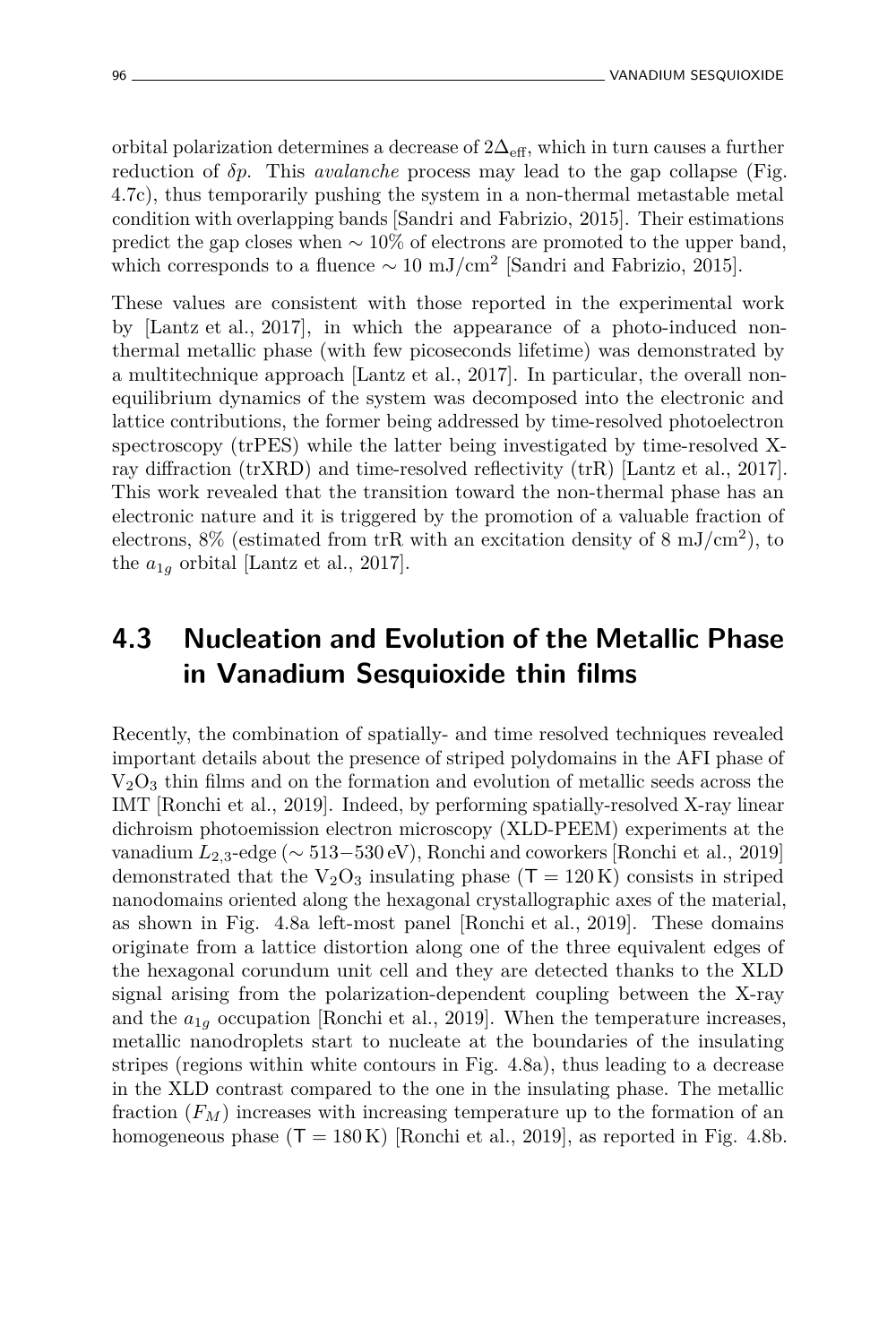

Figure 4.8: **Dynamics of Metallic Phase.** (a) XLD-PEEM images, for a  $V_2O_3$ thin film sample (40 nm), taken in the insulating phase ( $T = 120$  K), at ( $T =$  $145 - 165$  K) and above  $(T = 180$  K) the co-existing region. (b) Temperature dependence of the metallic filling fraction *F<sup>M</sup>* (black curve, right vertical axis) extracted from the images in panel (a). The blue solid line shows the temperaturedependent  $\delta F_M$  signal at long delays ( $\Delta t = 25$  ps). (c) Time-resolved  $\delta F_M$  signal at 2*.*1 eV probe energy in the first tens of picoseconds after the pump excitation  $(1.55 \text{ eV}, 0.3 \text{ mJ/cm}^2)$  for the corresponding temperature values reported in panel (a). Adapted from [Ronchi et al., 2019].

To better understand the temporal dynamics of the metallic seeds, time-resolved optical spectroscopy was employed. In particular, they demonstrated that an optical broad-band probe beam in the UV-VIS spectral region (1*.*4-2*.*2 eV) is capable to reveal the photo-induced change of the metallic filling fraction  $(\delta F_M)$ . Therefore, it was employed to detect the growth dynamics of the metallic phase induced by a NIR pump pulse (1*.*55 eV) whose excitation level is kept below the threshold for mesoscopic metallicity [Ronchi et al., 2019]. Fig. 4.8c summarizes, for different starting temperatures, the dynamics of *δF<sup>M</sup>* as a function of the relative delay ∆*t* between the pump and probe pulses, related to the relative reflectivity variation through

$$
\frac{\delta R}{R} \left( \mathsf{T}, \omega, \Delta t \right) \simeq \tilde{\Phi} \left( F_M \left( \mathsf{T} \right), \omega \right) \cdot \delta F_M \left( \Delta t \right), \tag{4.3}
$$

with  $\Phi(F_M(T), \omega)$  being a function of both the metallic filling fraction and probe frequency  $\omega$  [Ronchi et al., 2019]. Compared to the time-resolved dynamics in the AFI phase (leftmost panel in Fig. 4.8c), for  $T > 120$  K, the presence of metallic domains with finite size leads to a longer build-up time required to the  $\delta F_M$  to reach the maximum value. Interestingly, as underlined by the blue curve in Fig. 4.8b, the long-delay signal  $(\Delta t = 25 \text{ ps})$  occurs in the temperature region between  $150 - 160$  K, which corresponds to the coexisting insulating and metallic phases [Ronchi et al., 2019]. Therefore, Ronchi and coworkers [Ronchi et al., 2019] demonstrated that the growth of metallic